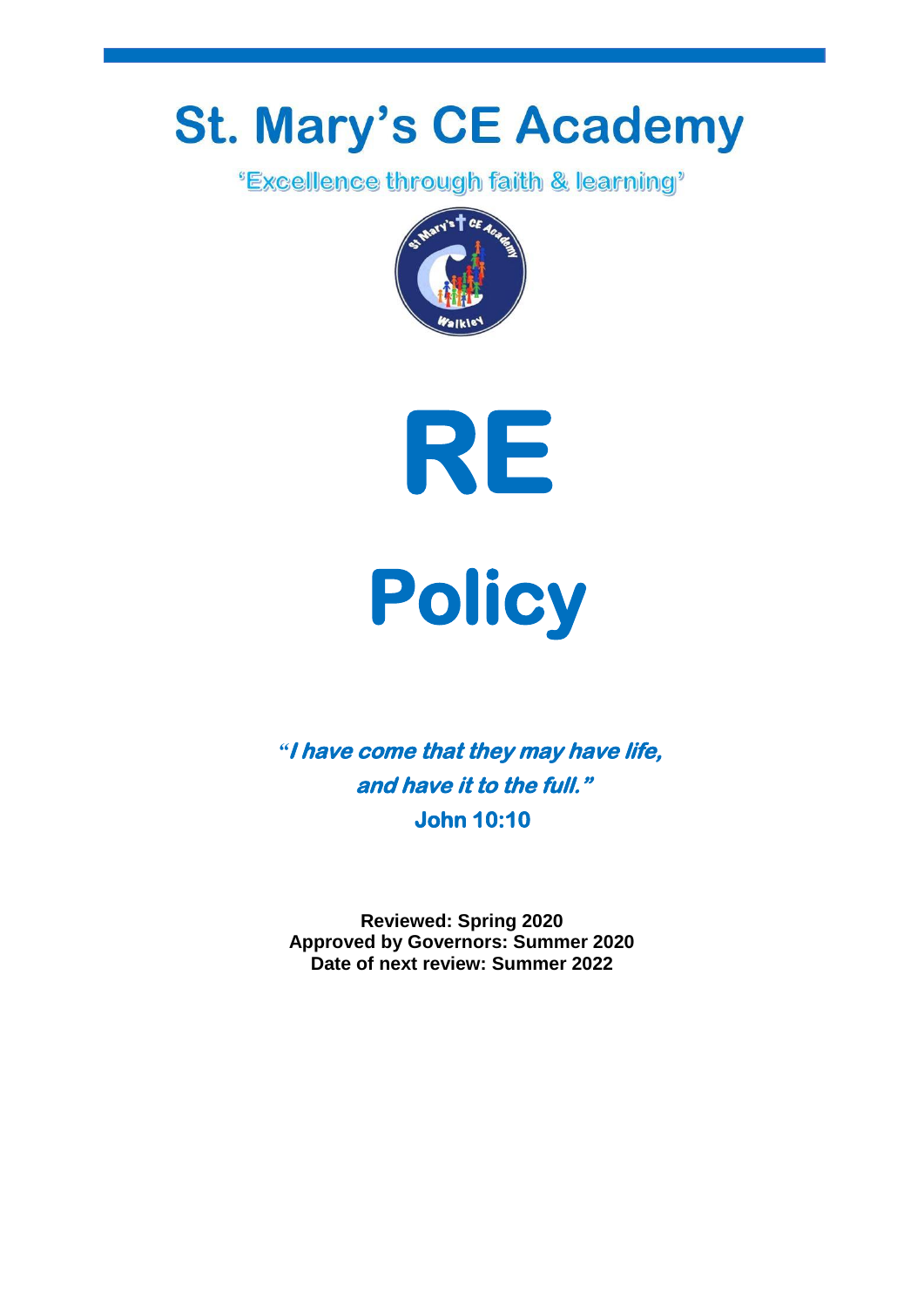# **RE Policy**

#### **Context and Philosophy:**

At St. Mary's we provide a welcoming, safe and happy school where everyone is respected and listened to; a school where we take pride in ourselves and our achievements, enabling children to become confident and successful learners. We aim to rise above the ordinary and promote excellence by providing a positive, inclusive environment for learning and growth. Inspired by our faith in Christ, and together with our parents, carers, churches and communities, we aim for each person to reach their full potential in body, mind, heart and spirit. We work as a team, in partnership with all members of the school community, to offer a high quality, stimulating, safe and innovative learning environment which values and supports all children to achieve their potential. We nurture children who understand and are able to adapt positively as active citizens, to the diverse world in which they live, both now and in the future and grow as people. Our high standards of teaching and personalised learning are set within a broad, balanced and creative curriculum. A curriculum which is intended to prepare our learners to make a positive contribution towards society and enjoy future success – School Vision.

St Mary's Academy, Walkey aims to serve its community by providing education of the highest quality within the context of Christian belief and practice. It encourages an understanding of the meaning and significance of Faith and promotes Christian values through the experiences it offers all its pupils. We recognise that it is extremely important to provide varied opportunities for our children in order that they can develop fully on a spiritual, moral, social & cultural level. The school fully recognises the important role which Religious Education plays in this development & is fully committed to providing the very highest quality in RE provision. We are greatly supported in our work by our local church, St Mary's by our foundation governors & parishioners.

#### **The Legal Position of Religious Education:**

Section 78 (1) of the 2002 Education Act states that all pupils should follow a balanced and broadly based curriculum which 'promotes the spiritual, moral, social, cultural, mental and physical development of pupils and of society, and prepares pupils for the opportunities, responsibilities and experiences of later life'.

At St Mary's Academy, Walkey, we believe that learning about and from religions and beliefs, through the distinct knowledge, understanding and skills contained in RE within a broad-based curriculum, is essential to achieving these aims. Exploring the concepts of religion and belief and their roles in the spiritual, moral and cultural lives of people in a diverse society helps individuals develop moral awareness and social understanding.

Our school curriculum for religious education meets the requirements of the 1988 Education Reform Act (ERA). The ERA stipulates that religious education is compulsory for all children, including those in the reception class who are less than five years old. The ERA allows parents to withdraw their child from religious education classes if they so wish, although only after they have given written notice to the school governors. The ERA also allows teachers to refuse to teach Religious Education, but only after they have given due notice of their intention to the school governors.

Our school RE curriculum is based on the Church of England (and DSAT) agreed syllabus, and meets all of the requirements set out in that document. The ERA states that the RE syllabus should reflect the fact that religious traditions in Great Britain are in the main Christian, and that it should, at the same time, take account of the teachings and practices of other major religions. Religious Education is inspected under Section 48 of the Education Act (Statutory Inspection of Anglican Schools (SIAMs).

#### **Rationale:**

At St Mary's Academy, Walkey, our aim is that Religious Education will:

 Provoke challenging questions about the meaning and purpose of life, beliefs, the self, issues of right and wrong, and what it means to be human. It develops students' knowledge of Christianity, other principal religions, and religious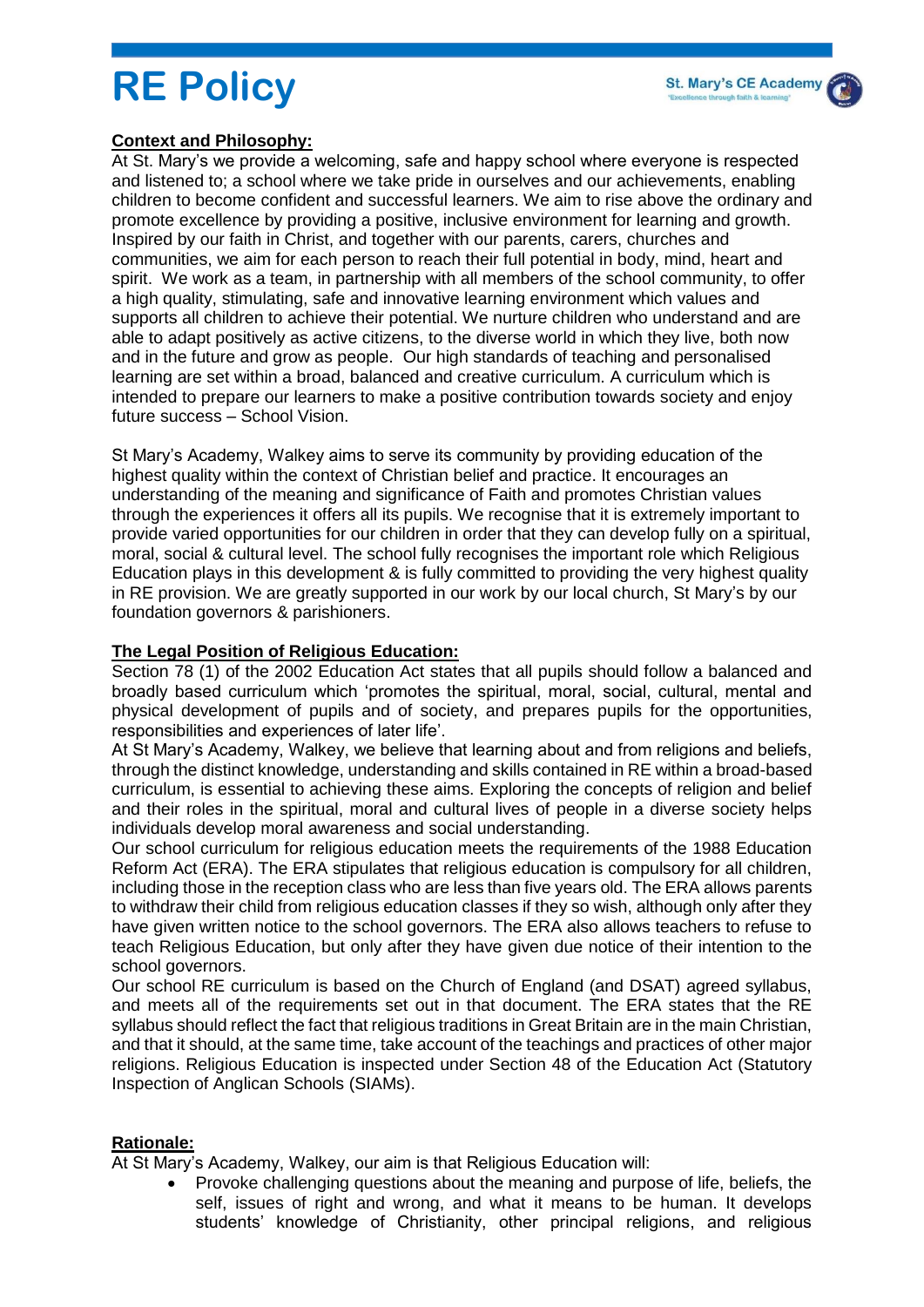traditions that examine these questions, fostering personal reflection and spiritual development;

- Encourage students to explore their own beliefs (whether they are religious or nonreligious), in the light of what they learn, as they examine issues of religious belief and Faith and how these impact on personal, institutional and social ethics; and to express their responses. This also builds resilience to anti-democratic or extremist narratives;
- Enable students to build their sense of identity and belonging, which helps them flourish within their communities and as citizens in a diverse society;
- Teach students to develop respect for others, including people with different faiths and beliefs, and helps to challenge prejudice;
- Prompt students to consider their responsibilities to themselves and to others, and to explore how they might contribute to their communities and to wider society. It encourages empathy, generosity and compassion;
- Develop a sense of awe, wonder and mystery.

#### **The Contribution of RE to Children's Personal Development and Well-Being:**

At St Mary's Academy, Walkey, we believe that R.E. plays an important role in preparing pupils for adult life, employment and lifelong learning. It helps children and young people become successful learners, confident individuals and responsible citizens. It gives them the knowledge, skills and understanding to discern and value truth and goodness, strengthens their capacity for making moral judgements and for evaluating different types of commitment to make positive and healthy choices.

#### **The Contribution of RE to Other Curriculum Areas:**

RE contributes to student's **spiritual** development by enabling children to:

- Discuss and reflect on questions of meaning and truth such as the origins of the universe, good and evil, life after death, beliefs about God and humanity and values such as justice, honesty and truth.
- Learn about and reflect on important concepts and experiences such as love, trust, forgiveness, obedience and sacrifice.
- Value relationships and develop a sense of belonging.
- Consider how religions and beliefs regard the value and purpose of human beings; the importance of the environment and the significance of emotions such as love, anger, joy, jealousy, happiness and pain.
- Develop their own ideas and views on religious and spiritual issues.

RE contributes to **moral** development by enabling children to:

- Value themselves and others.
- Explore the influence of family, friends and other sources on moral choices.
- Consider what is of ultimate value both to themselves and people within religious traditions.
- Develop an understanding in religion of the key values and moral choices.
- Consider ethical issues especially justice which promotes racial and religious respect.
- Explore the influence of family, friends and media on moral choices and how society is influenced by teachings and guidance from religions and beliefs.
- Reflect on the importance of rights and responsibilities and develop a sense of conscience.

RE contributes to student's **social** development by enabling children to:

- Consider how religious and other beliefs lead to particular actions and concerns.
- Reflect on the importance of friendship and positive relationships.
- Investigate social issues from religious perspectives, recognise the diversity of viewpoints within and between religions.

RE contributes to student's **cultural** development by enabling children to:

- Encounter people, stories, artefacts and resources from differing cultures.
- Promote respect for all, combating prejudice and discrimination.
- Challenge stereotypes of religion and beliefs.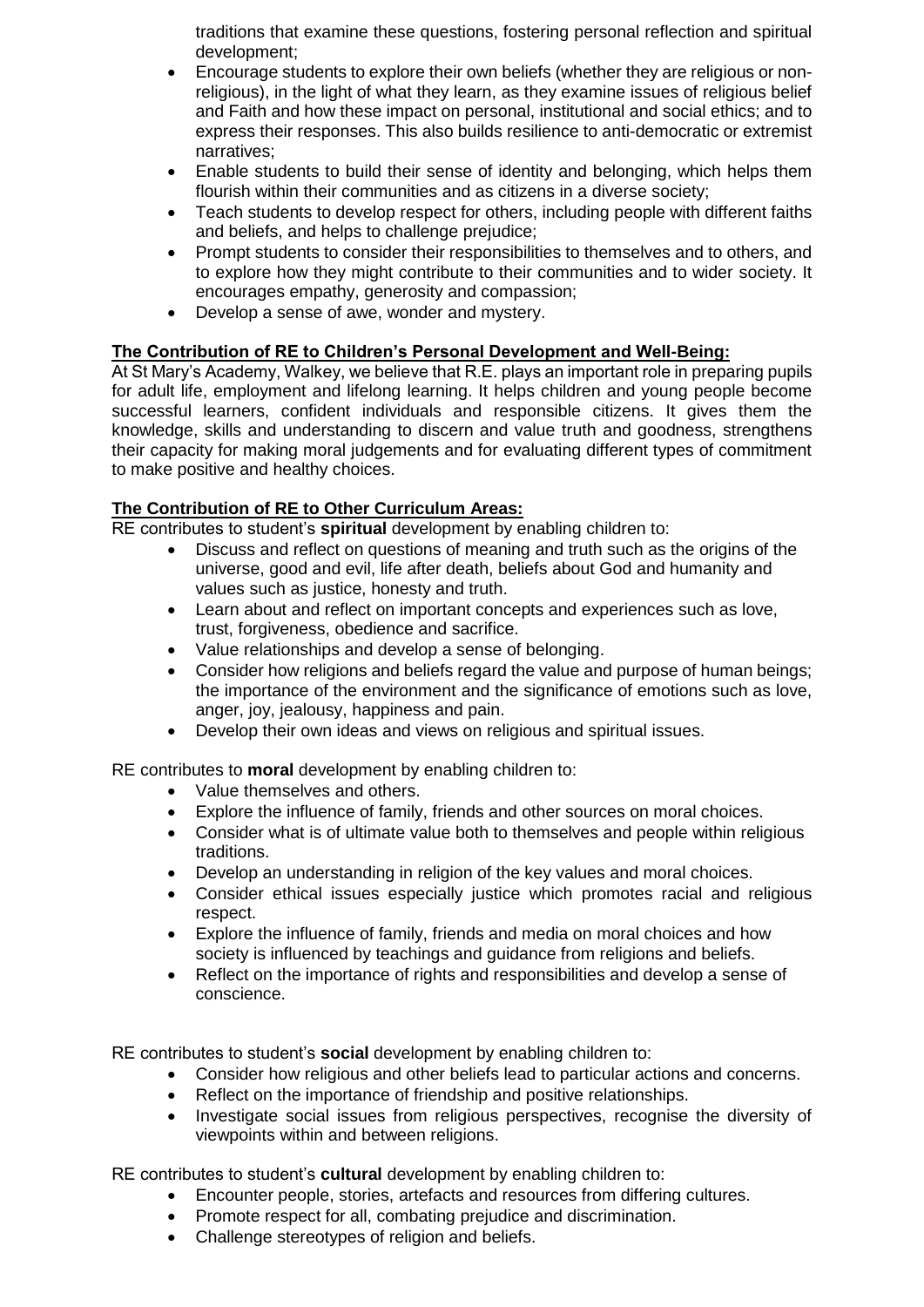RE contributes to **Community Cohesion** & sense of **citizenship** by providing a key context in which to develop children's understanding and appreciation of diversity, to promote shared values and to challenge racism and discrimination in:

- the school community;
- the community within which the school is located;
- The UK community;
- The Global community.

RE can also make an important contribution to children's use of **language** by enabling them to:

- Acquire and develop a specialist vocabulary.
- Communicate their ideas with clarity.
- Listen and respond to the views and ideas of others.
- Be inspired by the power and beauty of language.
- Write in different styles such as poetry, diaries and extended writing.
- Highlight their own ideas and those of others.

RE can make an important contribution to student's use of **ICT & Computing** skills by:

- Helping them make effective use of the internet and CD ROMs to investigate and learn from different religions beliefs, teachings and ideas.
- Use forms of communication to collaborate with other schools in different locations to their own.
- Use multimedia and presentation software to communicate their own ideas and those within religions and beliefs.

## **Approaches to Teaching Religious Education:**

RE has an important part to play as part of a broad, balanced and coherent curriculum to which all pupils are entitled. High quality learning experiences in RE are designed and provided by careful planning through locally agreed syllabuses, (diocesan advice) and in schools, taking into account the need to offer breadth of content.

At St Mary's Academy, Walkey, we regard RE as an exciting curriculum subject so we employ a variety of teaching methods to ensure its effectiveness. These include:

- Visiting places of worship and receiving visitors from faith communities;
- Using art, drama, music to enrich students understanding;
- Using regular times of quiet reflection for students to develop their own thoughts and ideas;
- Using pictures, photographs and stories to enhance students learning;
- Using artefacts to help students develop their understanding of religious beliefs and forms of expression;
- Discussing religious and philosophical questions giving reasons for their own beliefs and those of others;
- Developing the use of ICT (particularly DVDs and the internet) to promote understanding of religions and beliefs.

RE is taught through a range of religions and beliefs and key themes.

Teaching is planned to enable all abilities of children to be challenged and make the best progress according to their individual needs.

#### **How Religious Education is Organised:**

At St Mary's Academy, Walkey, RE is covered as specific standalone subject although effort is made to link the areas covered by the Agreed Syllabus to the curriculum topics taught, or with other areas of school life, including Collective Worship / PSHE, etc.

We use Understanding Christianity (as recommended by DSAT) alongside Discovery RE.

- In EYFS, children study Christianity alongside Judaism, Hinduism, Islam, Buddhism and Sikhism.
- Y1 children study Christianity and Judaism.
- Y2 children study Christianity and Islam.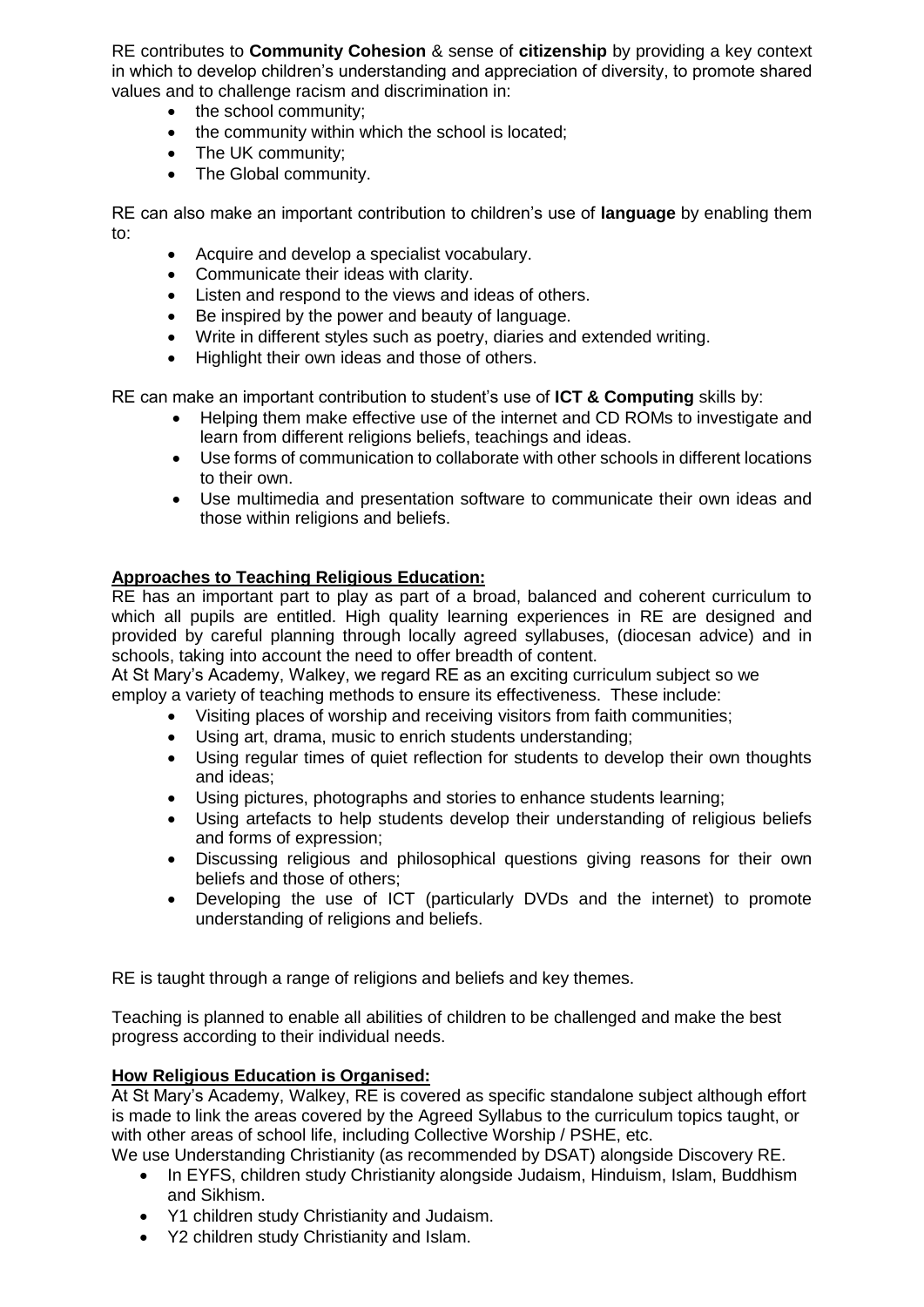- Y3 children study Christianity and Hinduism.
- Y4 children study Christianity and Buddhism.
- Y5 children study Christianity and Sikhism.
- Y6 children study Christianity and Islam.

| <b>FS</b>       |                                                      |                                                                                 |                                                                  |                                                                             |                                                                                                                |                                                                                  |  |
|-----------------|------------------------------------------------------|---------------------------------------------------------------------------------|------------------------------------------------------------------|-----------------------------------------------------------------------------|----------------------------------------------------------------------------------------------------------------|----------------------------------------------------------------------------------|--|
| <b>TER</b><br>M | Autumn I                                             | Autumn II                                                                       | Spring I                                                         | <b>Spring II</b>                                                            | Summer I                                                                                                       | <b>Summer II</b>                                                                 |  |
| <b>FOOUS</b>    | GOD/CREATION UC Why<br>is the word God<br>important? | INCARNATION UC.<br>Why do Christians<br>perform Nativity<br>plays at Christmas? | ISLAM/JUDAISM:<br>CELEBRATIONS DR<br>How do people<br>celebrate? | SALVATION UC<br>Why do<br>Christians put a<br>cross in an Easter<br>garden? | BUDDHISM/ CHRISTIANITY/<br>ISLAM/HINDUISM/SIKHISM:<br>What<br><b>STORIES DR</b><br>kind we learn from stories? | CHRISTIANITY/ ISLAM/<br>JUDAISM: SPECIAL PLACES DR<br>What makes places special? |  |

| Year 1                |                                                      |                                                               |                                                                        |                                                             |                                                                    |                                                                                                                    |  |
|-----------------------|------------------------------------------------------|---------------------------------------------------------------|------------------------------------------------------------------------|-------------------------------------------------------------|--------------------------------------------------------------------|--------------------------------------------------------------------------------------------------------------------|--|
| <b>TERM</b>           | Autumn I                                             | Autumn II                                                     | Spring I                                                               | <b>Spring II</b>                                            | Summer I                                                           | <b>Summer II</b>                                                                                                   |  |
| <b>TOPIC</b><br>FOCUS | GOD UC<br>What do Christians<br>believe God is like? | INCARNATION UC<br>Why dies Christmas<br>matter to Christians? | CREATION DR<br>Does God want<br>Christians to look<br>after the world? | SALVATION UC<br>Why dies Easter<br>matter to<br>Christians? | JUDAISM: SHABBAT DR<br>Is Shabbat important to<br>Jewish children? | JUDAISM: ROSH, HASHANAH,<br>YOM KIPPUR DR<br>Are Rosh, Hashanah and Yom<br>Kippur important to Jewish<br>Children? |  |

| Year 2                |                                     |                                                                                 |                                                                    |                                                                                          |          |                                                                                                                                                                                                                                                                                       |  |
|-----------------------|-------------------------------------|---------------------------------------------------------------------------------|--------------------------------------------------------------------|------------------------------------------------------------------------------------------|----------|---------------------------------------------------------------------------------------------------------------------------------------------------------------------------------------------------------------------------------------------------------------------------------------|--|
| <b>TERM</b>           | Autumn I                            | Autumn II                                                                       | Spring I                                                           | Spring II                                                                                | Summer I | <b>Summer II</b>                                                                                                                                                                                                                                                                      |  |
| <b>TOPIC</b><br>FOCUS | CREATION UC.<br>Who made the world? | INCARNATION DR.<br>Why do Christians<br>believe God have<br>Jesus to the world? | <b>GOSPEL UC</b><br>What is the good<br>news that Jesus<br>brings? | SALVATION DR<br>How important is<br>it to Christians<br>that Jesus came<br>back to life? |          | <b>ISLAM: DR</b><br>1) COMMUNITY AND BELONGING - Does going to a Mosque<br>give Muslims a sense of belonging?<br>2) HAJJ - Does completing Hajj make a person a better Muslim?<br>3) PRAYER AT HOME - Does praying at regular intervals help a<br>Muslim in his or her everyday life? |  |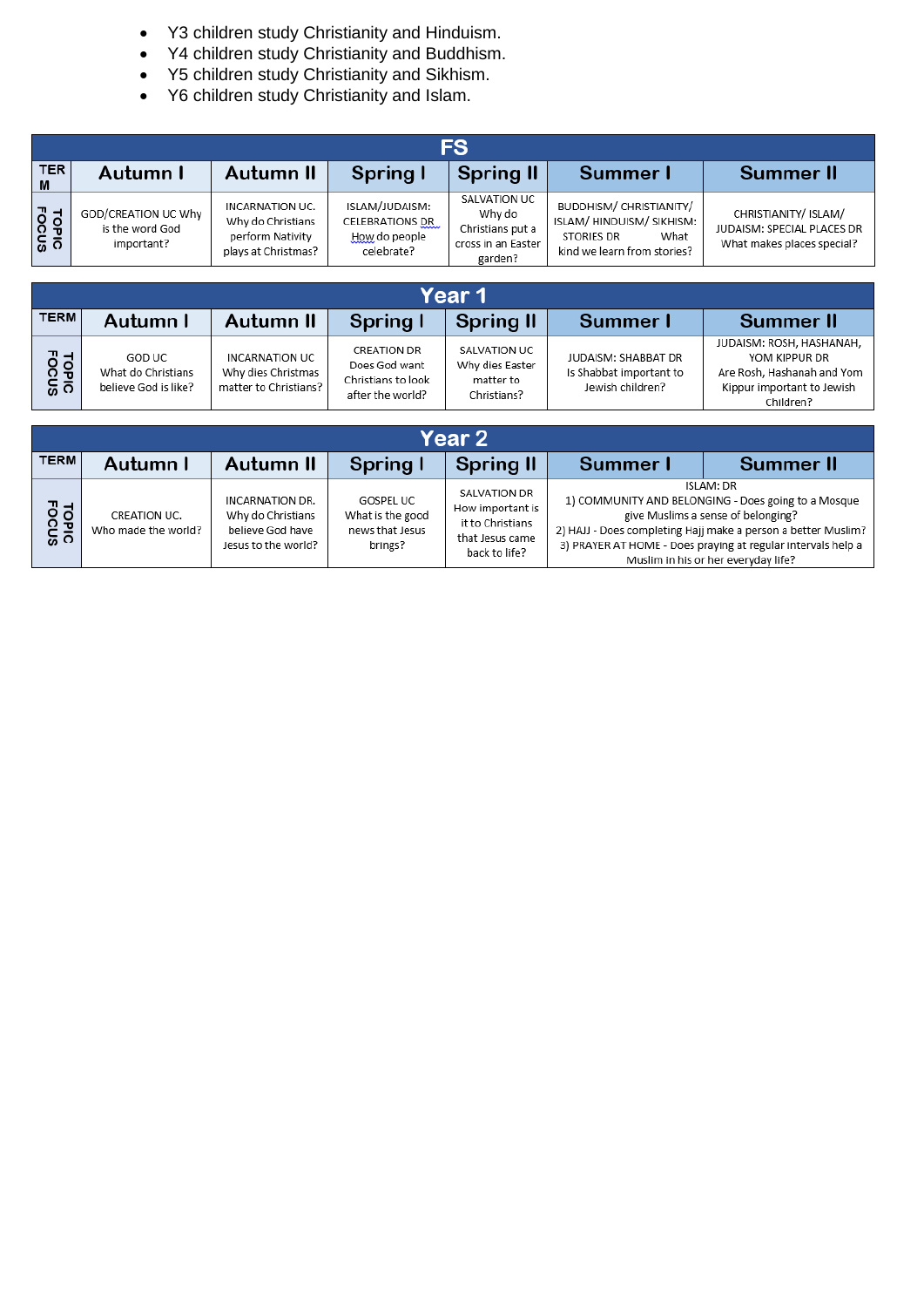| Year 3                |                                                                         |                                               |                                                           |                                                                                   |          |                                                                                                                                                                                                                                                                                                                    |  |
|-----------------------|-------------------------------------------------------------------------|-----------------------------------------------|-----------------------------------------------------------|-----------------------------------------------------------------------------------|----------|--------------------------------------------------------------------------------------------------------------------------------------------------------------------------------------------------------------------------------------------------------------------------------------------------------------------|--|
| <b>TERM</b>           | Autumn I                                                                | Autumn II                                     | Spring I                                                  | <b>Spring II</b>                                                                  | Summer I | <b>Summer II</b>                                                                                                                                                                                                                                                                                                   |  |
| <b>FOPIC</b><br>POCUS | CREATION UC.<br>What do Christians<br>learn from the Creation<br>story? | <b>INCARNATION UC</b><br>What is the Trinity? | <b>GOSPEL UC</b><br>What kind of world<br>did Jesus want? | SALVATION UC<br>Why do Christians<br>call the day Jesus<br>died 'Good<br>Friday'? |          | HINDUISM: DR<br>1) HINDU BELIEFS - How can Brahman be everywhere and in<br>everything?<br>2) PILGRIMAGE TO THE RIVER GANGES - Would visiting the<br>Ruver Ganges feel special to a non-Hindu?<br>3) DIVALI Would celebrating Divali at home and in the<br>community bring a feeling of belonging to a Hindu child? |  |

| Year 4              |                                                       |                                                                                 |                                                                                                    |                                                                      |                                                                                                       |                                                                            |  |
|---------------------|-------------------------------------------------------|---------------------------------------------------------------------------------|----------------------------------------------------------------------------------------------------|----------------------------------------------------------------------|-------------------------------------------------------------------------------------------------------|----------------------------------------------------------------------------|--|
| <b>TERM</b>         | Autumn I                                              | Autumn II                                                                       | Spring I                                                                                           | Spring II                                                            | Summer I                                                                                              | <b>Summer II</b>                                                           |  |
| ≖ ≖<br>ropic<br>Sup | PEOPLE OF GOD UC<br>What is it like to follow<br>God? | INCARNATION DR.<br>Why do Christians<br>believe God have<br>Jesus to the world? | BUDDHISM:<br>THE 8 FOLD PATH DR<br>Can the Buddha's<br>teachings make the<br>world a better place? | SALVATION DR Is<br>forgiveness<br>always possible<br>for Christians? | <b>BUDDHISM: THE 8 FOLD</b><br>PATH DR<br>What is the best way for a<br>Buddhist to lead a good life? | KINGDOM OF GOD UC When<br>Jesus left, what was the impact<br>of Pentecost? |  |

| Year 5                |                                                                            |                                                                                                                 |                                                              |                                                               |                                                                                                                                                                                                                                                 |                  |  |
|-----------------------|----------------------------------------------------------------------------|-----------------------------------------------------------------------------------------------------------------|--------------------------------------------------------------|---------------------------------------------------------------|-------------------------------------------------------------------------------------------------------------------------------------------------------------------------------------------------------------------------------------------------|------------------|--|
| <b>TERM</b>           | Autumn I                                                                   | Autumn II                                                                                                       | Spring I                                                     | <b>Spring II</b>                                              | Summer I                                                                                                                                                                                                                                        | <b>Summer II</b> |  |
| <b>TOPIC</b><br>FOCUS | PEOPLE OF GOD UC<br>How can following God<br>bring freedom and<br>justice? | <b>INCARNATION DR</b><br>What is the most<br>significant part of<br>the nativity story for<br>Christians today? | GOD UC<br>What does it mean if<br>God is holy and<br>living? | SALVATION UC<br>What did Jesus do<br>to save human<br>beings? | SIKHISM: DR<br>1) BELIEF INTO ACTION - How far would a Sikh go for his or her<br>religion?<br>2) BELIEFS AND MORAL - Are Sikh stories important today?<br>3) PRAYER AND WORSHIP - What is the best way for a Sikh to<br>show commitment to God? |                  |  |

| Year 6       |                                                                              |                                              |                                             |                                                                                        |                                                                                                       |                                                  |  |
|--------------|------------------------------------------------------------------------------|----------------------------------------------|---------------------------------------------|----------------------------------------------------------------------------------------|-------------------------------------------------------------------------------------------------------|--------------------------------------------------|--|
| <b>TERM</b>  | Autumn I                                                                     | Autumn II                                    | Spring I                                    | Spring II                                                                              | Summer I                                                                                              | <b>Summer II</b>                                 |  |
| <b>Focus</b> | <b>CREATION UC Creation</b><br>and Science: conflicting<br>or complementary? | INCARNATION UC.<br>Was Jesus the<br>Messiah? | <b>GOSPEL UC</b><br>What would Jesus<br>do? | SALVATION UC<br>What difference<br>does the<br>Resurrection<br>make for<br>Christians? | ISLAM:BELIEFS AND MORAL<br><b>VALUES DR</b><br>Does belief in Akirah help<br>Muslims lead good lives? | KINGDOM OF GOD UC What<br>kind of king is Jesus? |  |

## **Assessment and Recording of RE:**

At the end of each unit of work (every half term) teachers will assess the children based on their work and contributions during class activities against outcomes for each unit. This is recorded on a spreadsheet for each unit and teachers identify bottom 20% and other children that they need to focus on for the next half term.

RE teacher assessment data is collected termly and states whether children are working towards, working at or working above the expected level.



**Arrangements for monitoring standards of teaching and learning in RE:**